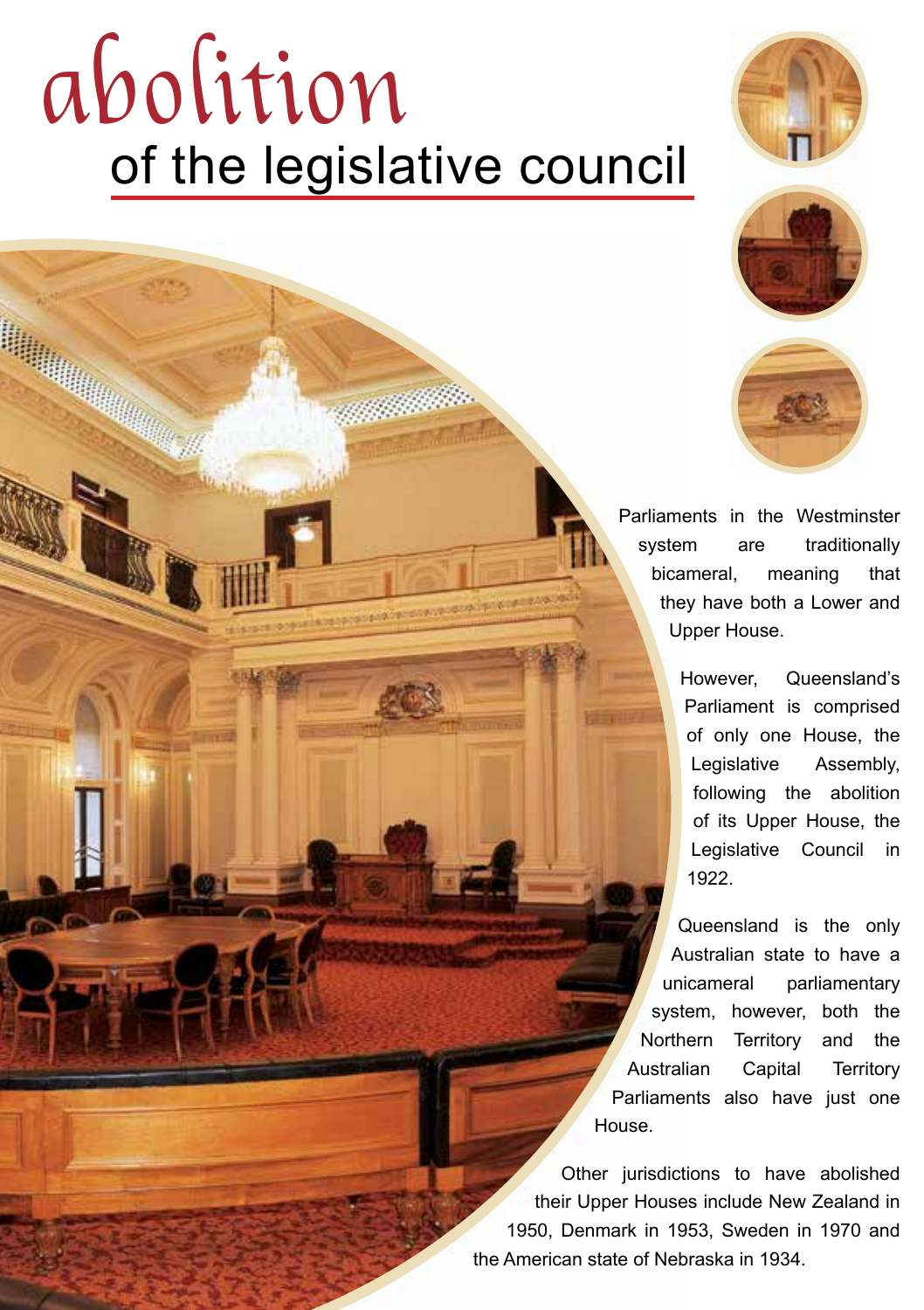## $first \rm{queensland}$  parliament the



*The first Houses of Parliament, the Military and Convict Barracks, now the site of the Queen Adelaide Building in Brisbane's Queen Street Mall.*

*Picture drawn by Mr E.P. Trewern, Public Works Department.* 

*Photos: John Oxley Library*

*Queensland's first Governor, Sir George Ferguson Bowen GCMG .*

Governor Bowen had some difficulty in attracting men to sit in the new Legislative Council, noting that he could secure only 11 Councillors to sit in the Legislative Council *'for all the more active and influential politicians desire seats in the Lower House"*.

Bowen to Secretary of State, the Duke of Newcastle, 21 May 1860.

On 6 June 1859, Queensland was constituted as a separate colony from New South Wales by Letters Patent signed in London. A bicameral Parliament was provided with a Legislative Council appointed by the Governor and a Legislative Assembly elected on a franchise that favoured property owners.

The first Governor, Sir George Ferguson Bowen GCMG, appointed an interim Executive Council, which consisted of Queensland's soon to be first Premier Robert G.W. Herbert, Ratcliff Pring GQC and Robert R. Mackenzie, to administer the colony.

The first Parliament, consisting of 26 elected Members of the Legislative Assembly and 11 nominees appointed by Governor Bowen to the Legislative Council, met on 22 May 1860 in the converted Military and Convict Barracks building in Queen Street, Brisbane.

The initial Councillors were appointed for five years with all subsequent appointments made for life. The *Moreton Bay Courier* of 3 July 1860 was less than complimentary about the council membership: *"It is simply composed by gentlemen highly respectable no doubt, whose qualifications for legislative Office appear to be summed up in the fact that no constituency would have them... Our 'Second Estate' is merely an arbitrary selection from the ranks. No feats of arms, triumphs of intellect, or deed of patriotism afford reasons for the choice."*

Further, one commentator observed that because all the best men of Queensland chose to sit in the lower chamber, he feared the Upper House could *"become a refuge for the politically destitute, a benevolent asylum for the reception of authors rejected addresses".*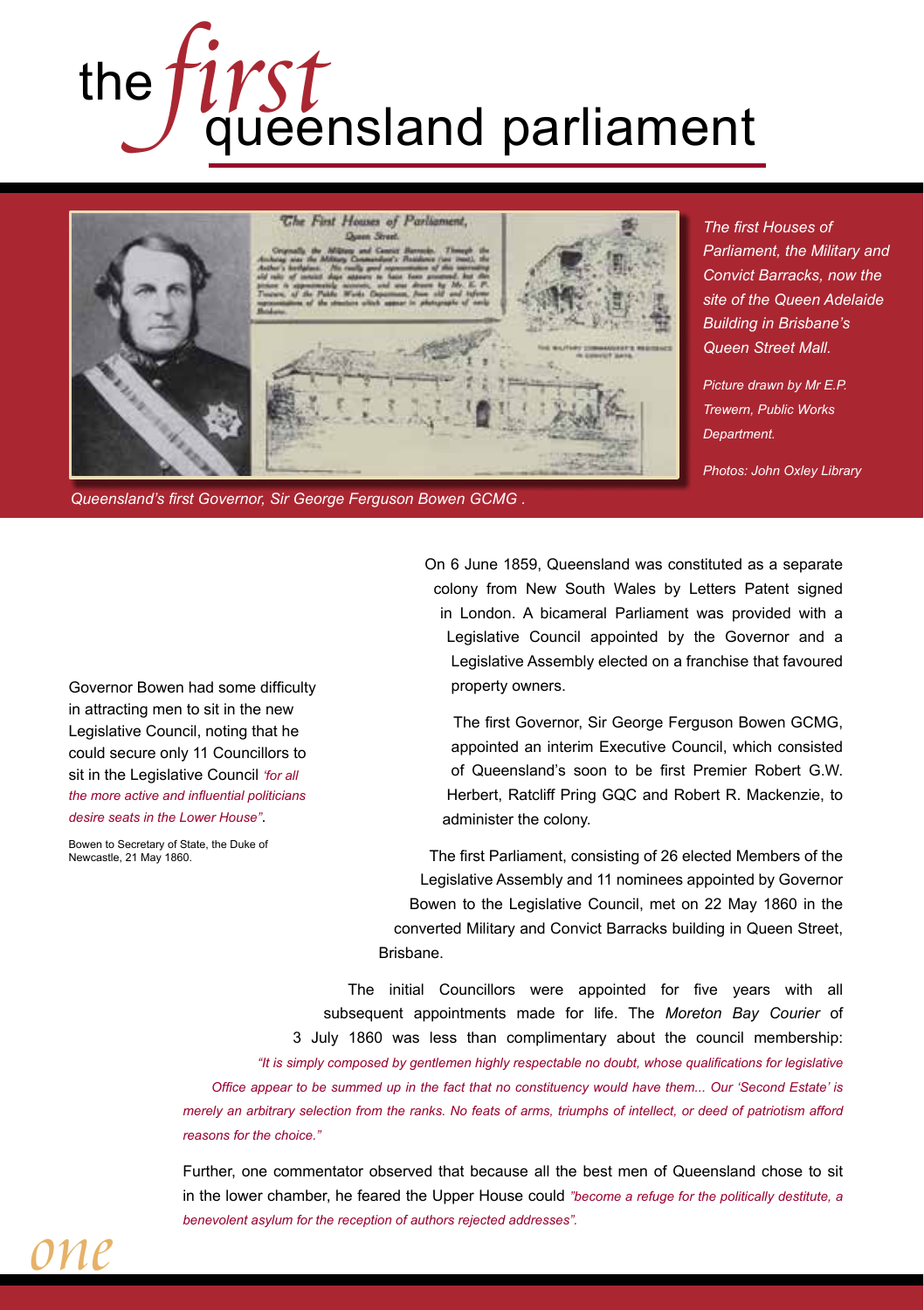

*Parliament House, 1869 (George Street wing). The facade was added in 1877 for sun control. The building was extended to include the Alice Street wing in 1891.*



Public debate about the problematic role of the Legislative Council remained a feature of colonial Queensland.

One of many major battles between the Assembly and the Council occurred in October 1885 when the Council sought to amend budget legislation and insisted that the Assembly accept its amendments.

It was then decided that opinion be obtained from the British Privy Council on the relative rights and powers of both Houses with respect to money Bills. In 1886, the Privy Council determined that the Legislative Council did not have the same powers as the Legislative Assembly to amend money Bills. The Legislative Council did not accept the ruling, thereby setting the stage for further disagreement with the Assembly.

The 1890s saw the rise of a labour movement with supporters prepared to strike for better wages and conditions, as seen by the 1891 and 1894 shearers' strikes. Queensland's Chamber of wealth and property was being challenged like never before by an Assembly increasingly representative of electors who were facing tough economic times.

Denigration of the Council and its members was frequent among the scribes of the *Moreton Bay Courier*:

*"... brainless gobemouches, political drones, servile renegades" and "needy vampires waiting to suck the nation's blood".* 

*Moreton Bay Courier*, 12 August 1861.

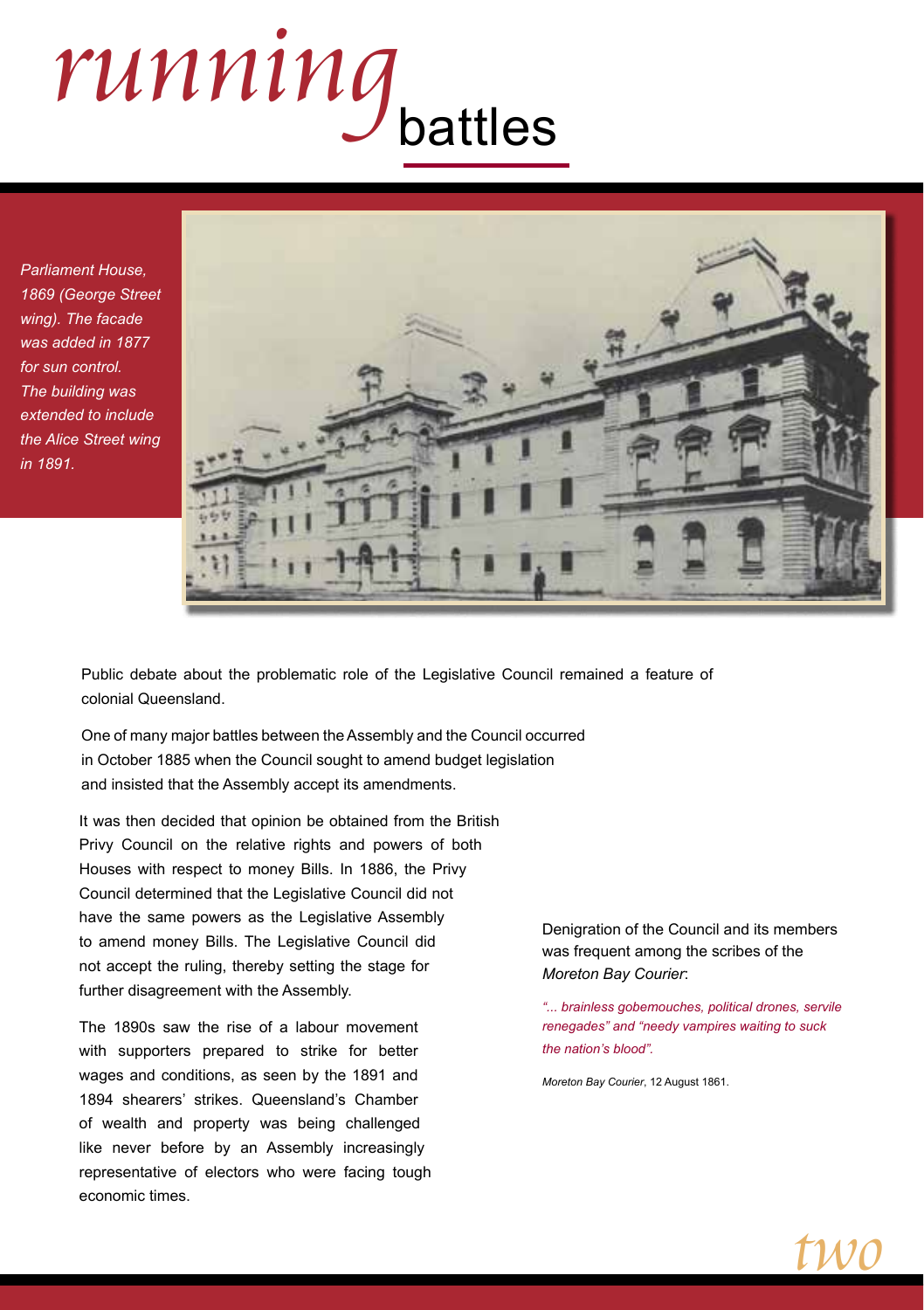# labor calls for abolition

*Sir Arthur Morgan, Kt, President of the Legislative Council, 19 January 1906 to 19 December 1916.*



*The Parliamentary Bills Referendum Act 1908 was described by Attorney-General Hon. J.W. Blair as possibly the most important to have been brought before the House at that time. The Act proposed changes to the constitution to enable a Bill that had twice been rejected by the Legislative Council to be put to a referendum of the voters.*

With the establishment of the Labor Party in the 1890s came more calls to reform the Council. Several Bills were introduced between 1893-1908 to provide for the election of Legislative Council members, but for various reasons were never passed.

In August 1906, a Labor member of the Legislative Assembly moved that a Bill be introduced to abolish the Legislative Council because (1) it would be a positive economic step to take and (2) the Legislative Council had become a useless institution. The motion was not carried by the Lower House. However, during 1908, two important pieces of legislation were passed. The first was the *Constitution Act Amendment Act 1908* to remove the need to obtain a two-thirds majority of both Houses to alter provisions of the Queensland Constitution, including changes to the Legislative Council. The second piece of legislation was the *Parliamentary Bills Referendum Act 1908*.

The latter Act proved to be the trigger for the 1917 referendum.

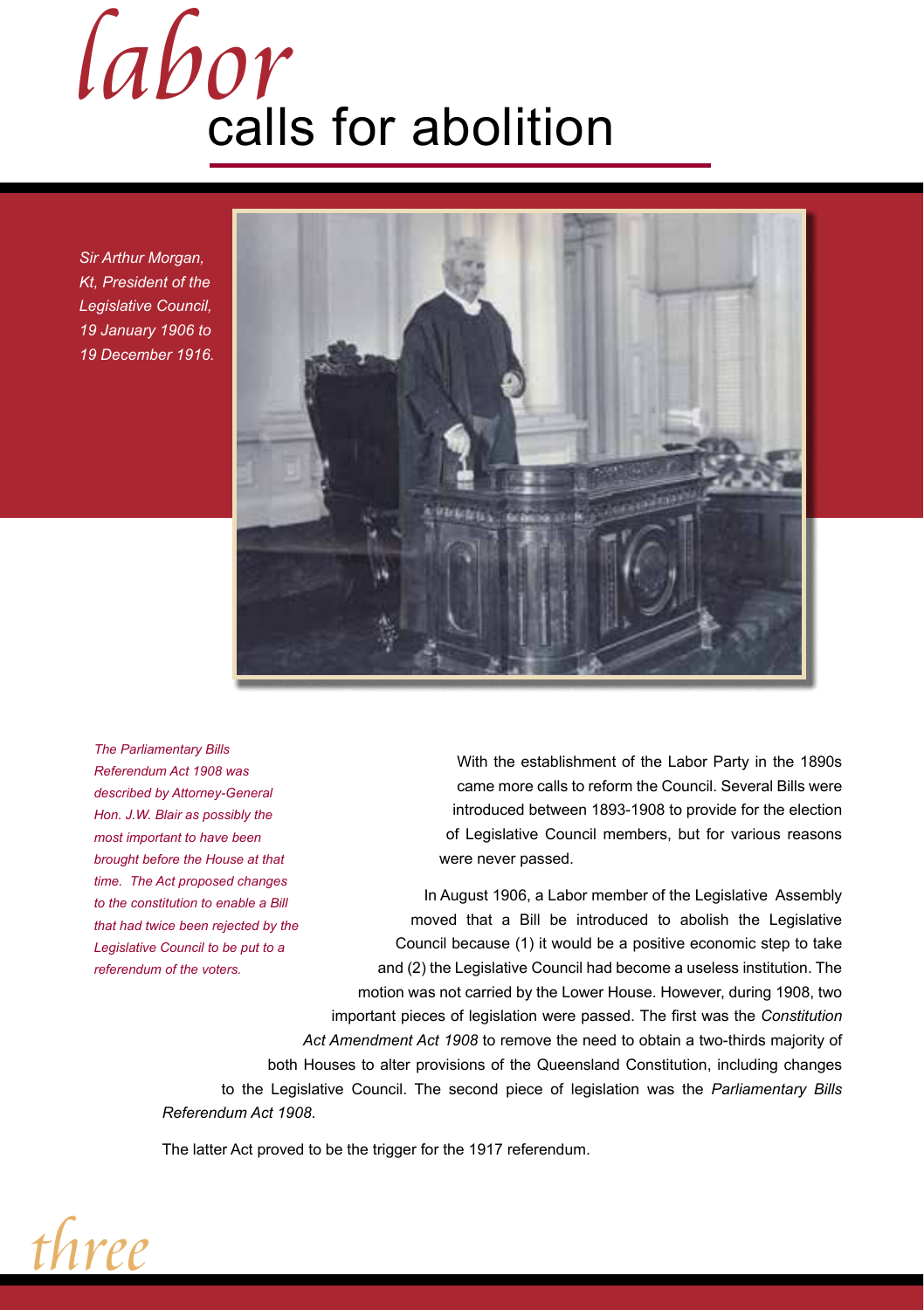### throws down the gauntlet labor

Sa Dan Ay convert in Lotari, Andy. All hots to

GROBILI QUENTI ERGIS.

A 813 to August The Time

*Thomas Joseph Ryan, Premier of Queensland 1915-1919.*

*Photo: John Oxley Library* 

The Ryan Labor Government came to power in 1915 with a large majority in the Legislative Assembly but with only three members in the Legislative Council. Part of the Labor Party's 'fighting platform' was to abolish the Legislative Council.

The Legislative Council continued to be a thorn in the side of this reformist Government. Between May 1915 and December 1918, the Legislative Council rejected, or drastically amended, about 800 Bills, including Bills addressing major reform issues on health, industrial relations, the Criminal Code and local government.

The Labor Government became even more determined that the Legislative Council had to go.

Two methods for the Council's abolition were proposed:

- stacking the Legislative Council with Labor nominees who would carry measures to abolish the Council; or
- a majority of voters at a referendum supporting the Council's abolition.

On 12 November 1915, Premier Ryan introduced a Bill entitled *'A Bill to Amend the Constitution of Queensland by Abolishing the Legislative Council'.* The Legislative Council rejected the Bill in early December 1915 by 26 votes to 3. The Bill was re-introduced into the Legislative Assembly by Premier Ryan on 14 September 1916 where it was passed but again rejected by the Council by 19 votes to 3.

Since the Bill had been twice rejected by the Council, the way was now open for a referendum of the people on the issue of abolition of the Legislative Council.



Premier T.J. Ryan, Second-Reading Speech, *Constitution Act Amendment Bill,* 17 Novemer 1915. *Queensland Parliamentary Debates.*



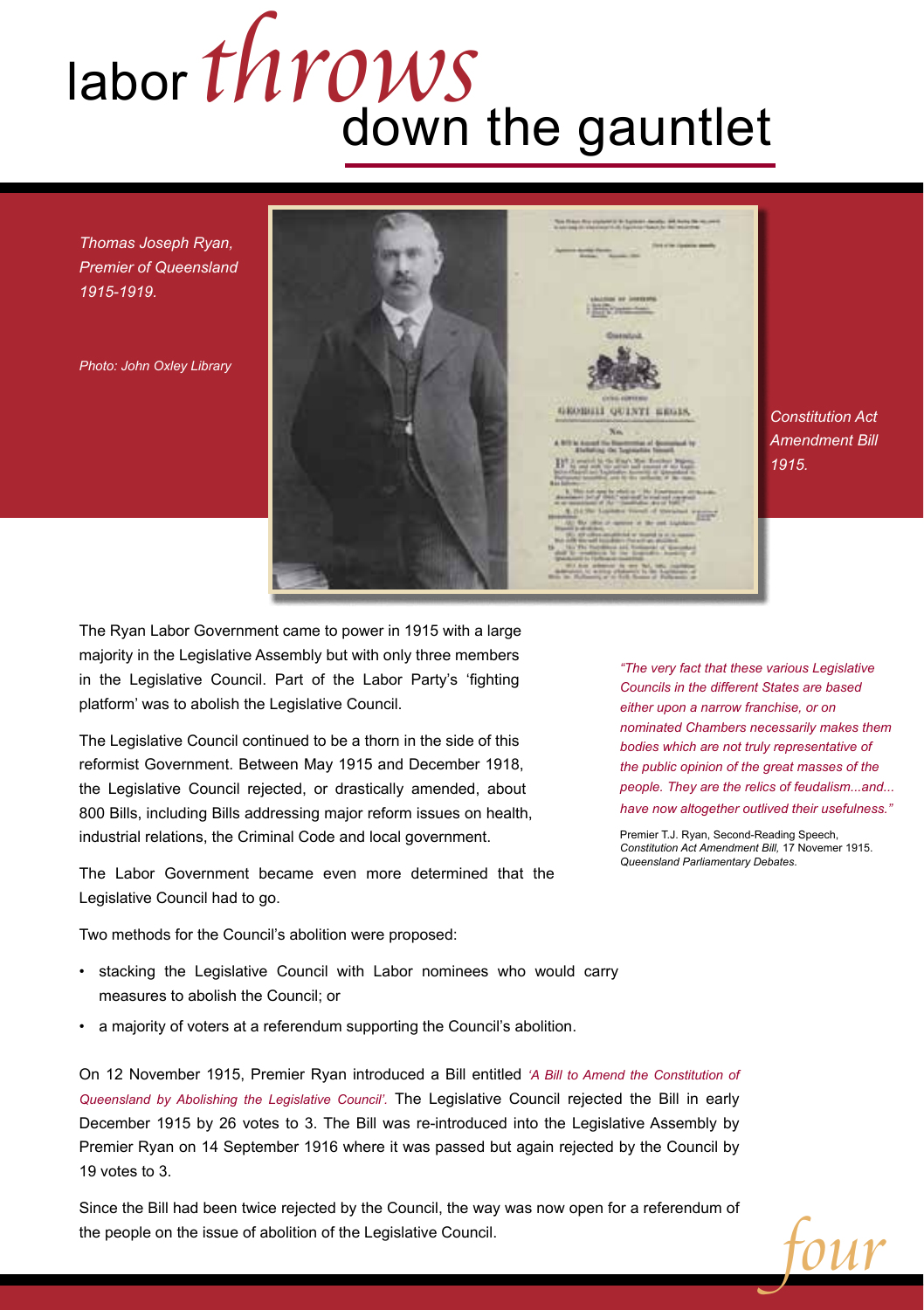## 1917 referendum doomed



#### *"If you own anything at all and*

*especially if you have a husband or a wife, and value your home then it is intensely to your advantage to stand by the Legislative Council."*

Anti-abolitionist *The Brisbane Courier* 5 May 1917, p.5



*in the 1917 referendum.* Ballot box courtesy of the Electoral Commission of

Queensland.

five

The Queensland Cabinet decided to save money by holding the referendum on the same day as the Federal election on 5 May 1917, together with another referendum about liquor outlets. The endeavour to abolish the Legislative Council by referendum failed. Nearly 61% of the voters were against the proposed Bill to abolish the Council. It seemed that Queenslanders were not yet ready for a single House of Parliament.

> However, the defeat of the abolition proposal may have been influenced by a combination of factors as follows:

- Queensland Labor Party members were too busy with Federal election issues (the Federal election being on the same day as the referendum) to do much campaigning for the abolition of the Legislative Council, whereas there was an expensive and vigorous campaign by the 'Constitution Defence Committee' against abolition.
- A legal challenge to the validity of the abolition Bill was fought through the courts up until the day before the poll. The High Court finally decided that the referendum could go ahead and that the legal points would be determined later.

• The referendum question was stated in a way that may have been confusing to vote against the Council the elector had to vote for the Bill.

• To vote for retaining the Council and against the Bill, the voter had to mark the lower square. In the other referendum held on the same day, involving liquor outlets, a vote against reducing the number of outlets also required a mark in the lower square.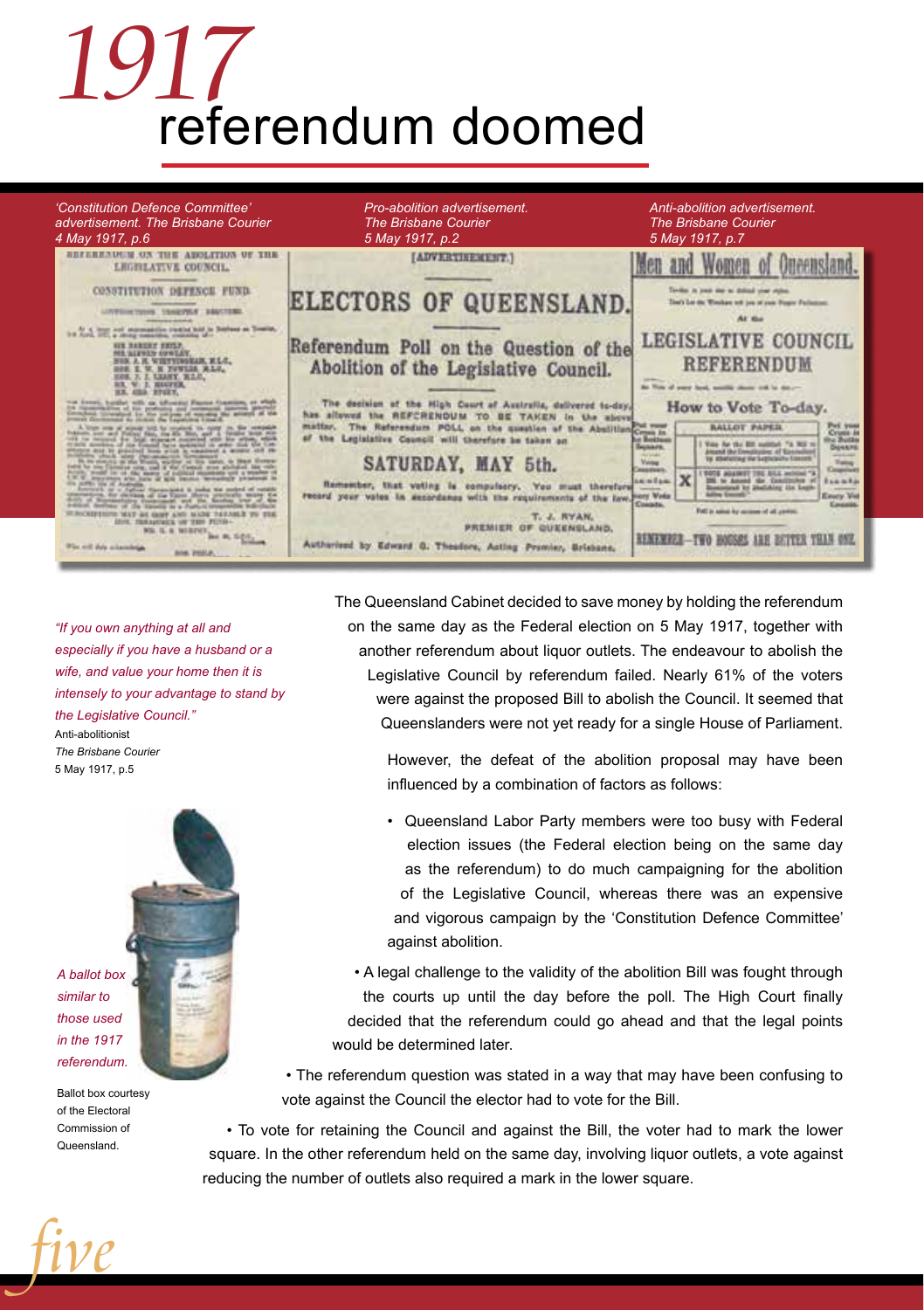### swamping (stacking)<br>the council (stacking)



When the Parliament resumed in July 1917, Governor Sir Hamilton Goold-Adams agreed to Premier Ryan's request to appoint 13 Labor members to the Legislative Council. These new Labor members had signed a pledge to support the abolition of the Legislative Council.

In March 1918, the Ryan Labor Government was returned to power with an increased majority, holding 48 seats to 24 in the Assembly, thereby claiming that its landslide victory gave it a confirmed mandate to abolish the Legislative Council.

*Courier* 

*p.9*

The process of abolition was set in train once more in 1918 with a *Constitution Act Amendment Bill* being passed by the Assembly but rejected by the Legislative Council. In August 1919, the Bill was introduced a second time into the Assembly but again rejected by the Council. However, while a referendum was the next step, it was never taken. It seems that the political preference was to achieve a Labor majority in the Council and not risk failure again in a referendum.

Premier Ryan retired from the Queensland Parliament in 1919. His replacement as Premier was Edward Granville Theodore, a vigorous and staunch abolitionist. William Lennon, the Labor Speaker of the Assembly, was then appointed as Lieutenant-Governor in the temporary absence of the Governor.

### 'Enter the People'

*On 19 February 1920, as Lieutenant-Governor, Lennon appointed 14 new members to the Legislative Council to give Labor a majority in the Upper House.* 



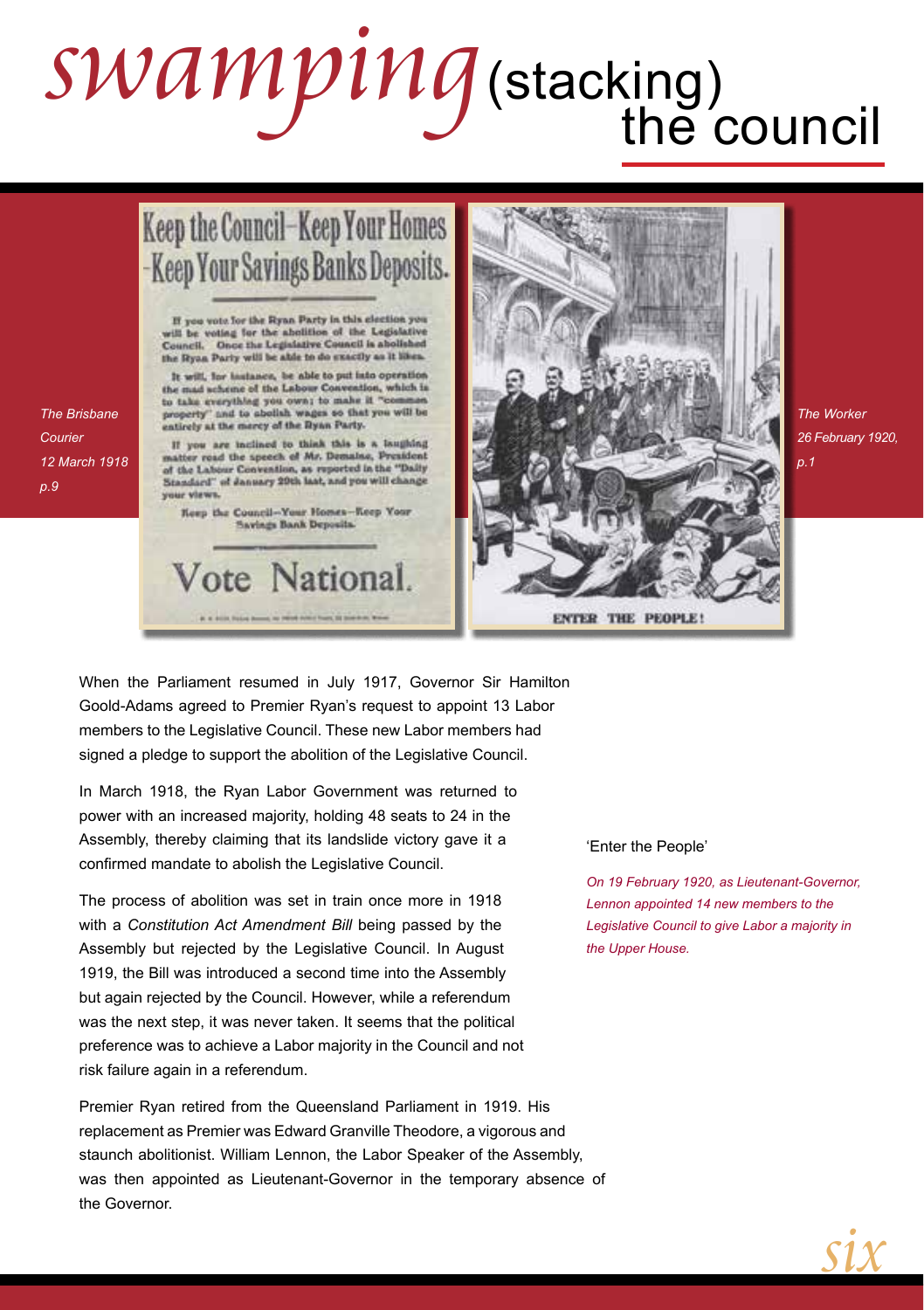# lennon appoints lennon

#### *Minute appointing William Lennon as President of the Legislative Council signed by William Lennon.*





*Your Excellency, Be Seated! Cartoon appearing in the Brisbane Courier, 1920.*

*"To our Trusty and Well-beloved the Honourable William Lennon, Member of the Legislative Council of Queensland.*

#### *Greeting.*

*Know you that We, confiding in your loyalty, wisdom, and integrity, have constituted and appointed...you, the said the Honourable William Lennon to be President of the Legislative Council of our State of Queensland..."* 

#### *WILLIAM LENNON*

Extract from Executive Minute appointing William Lennon as President of the Legislative Council.

On the death of Legislative Council President William Hamilton in 1920, the Theodore Government – through the Lieutenant-Governor – had the power to appoint William Lennon as President of the Legislative Council. However, it would not have been appropriate if William Lennon, Lieutenant-Governor, called William Lennon to the Council and appointed himself President.

Accordingly, Lennon conveniently suffered a sore knee and was sent across the border to the Tweed in New South Wales to recuperate. The Chief Justice was then called upon to act as Administrator. However, he flatly refused to sign the Executive Minute on the grounds that there were already too many members of the Legislative Council. The Minute appointing William Lennon as President of the Council was eventually signed by William Lennon.

Abolition of the Legislative Council was again part of the Labor Party's platform for the October 1920 election campaign. The Country Party supported abolition and replacement with an elected body with restrictive property franchise using proportional representation. The Nationalists did not agree with abolition at all, fearing that once gone the Council would never be restored. However, they supported making the Council elective.

Behind the scenes, Premier Theodore was reassured that objection from London to Royal Assent to an abolition Bill was unlikely and that colonial legislatures were 'masters of their own destiny'. Labor won the 1920 election narrowly and Premier Theodore believed he had the mandate to proceed with his plans for abolition of the Legislative Council.

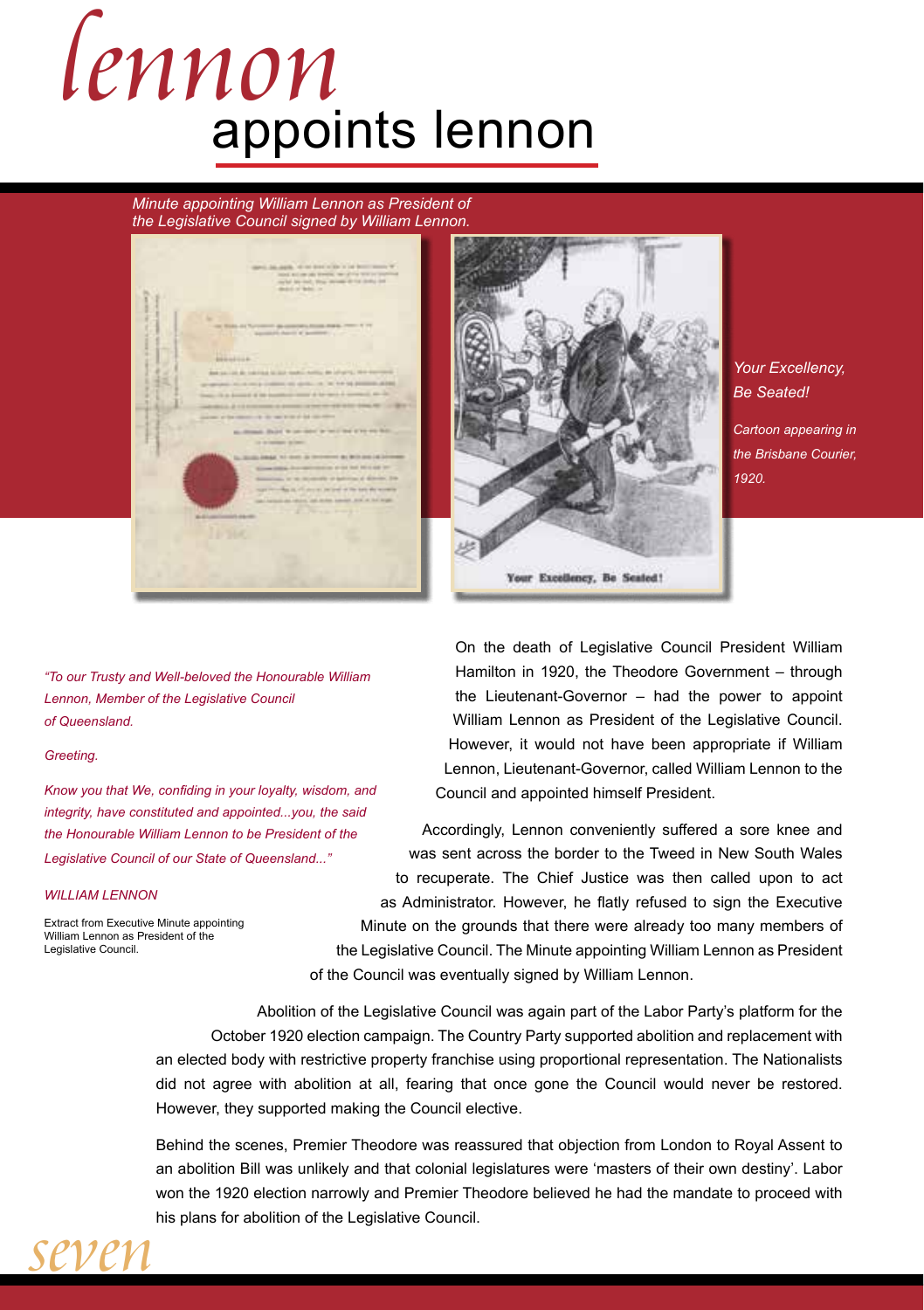

### *Edward Theodore, Premier of Queensland 1919-1925.*

*The Labor representatives who accomplished the task of abolition of the Legislative Council. Photo: The Worker, 16 March 1922, p.11.*



On 24 October 1921, the *Constitution Act Amendment Bill* was introduced into the Legislative Assembly for the fourth time. In his second-reading speech, Premier Theodore argued –

*"With regard to the Labor party's attitude in connection with the Legislative Council – the Hon. member for Bulimba wanted to know*  whether the Legislative Council was not now merely an echo of this Chamber. That is all it is, and that is why I say it is useless. If it *is not an echo, it is an evil because it is obstructive. If it is an echo, it is no longer necessary."* 

As the Bill went into Committee, Opposition hecklers called out "Russia! Russia!", an obvious reference to the recent takeover of that country by Communists. But the second clause of the Bill, the one that dealt specifically with the abolition of the Council, was passed 51-15, 51 votes to 15. The third reading had a similarly easy passage.

The Bill then moved into the Legislative Council, where the Hon. A.J. Jones, Secretary for Mines and the only Cabinet member in the Council, introduced the abolition Bill for the third time in his political career. He said –

*"To-day we advocate the abolition of the Council because of its uselessness. … Until we had a majority here, it was obstructive, and now that we have a majority here it is useless."* 

Only 40 of the 56 Council members attended the beginning of the debate and two left before the end when the Bill was passed by 28 votes to 10. After the conclusion of the third reading, Hon. P.J. Leahy of the Opposition commented bravely and inaccurately that *"the day was not far distant when, phoenix-like, the Council would rise from its ashes and be restored".* 

The Council met for the last time on the afternoon of 27 October 1921, adjourning at 8:37 pm that evening.

*"If we abolish this Chamber, and we have only a single chamber, the other chamber will be able to do what it thinks fit. It will be able to prolong the life of Parliament indefinitely, raise their salaries to even £2000, prevent the Auditor-General giving us reports, control the judiciary, and carry out the instructions of the Labour conferences."*

Hon. P.J. Leahy, Opposition Second-Reading Debate. *Constitution Act Amendment Bill*, 26 October 1921. *Queensland Parliamentary Debates.*

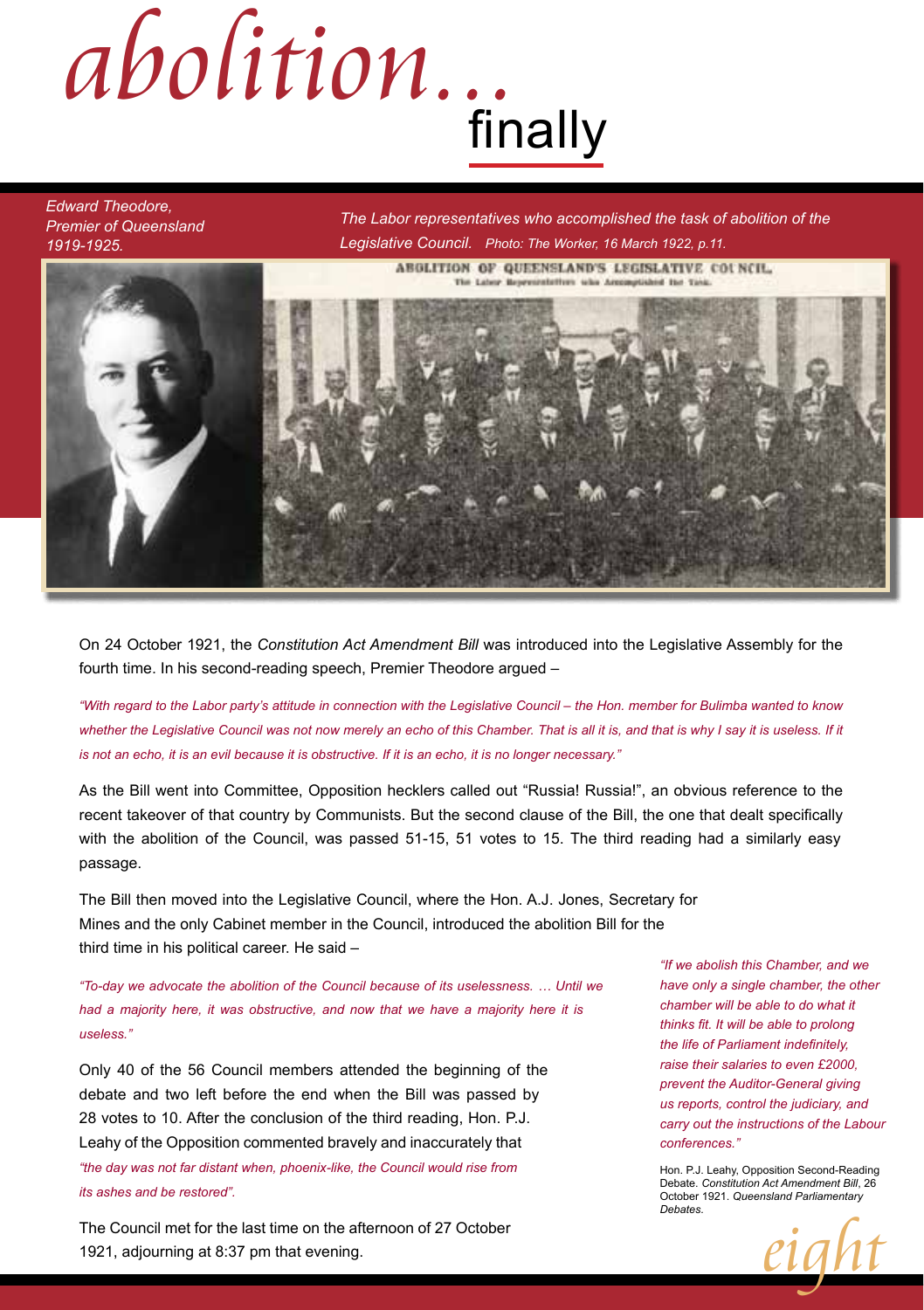

gone!

*The Worker 3 November 1921, p.1.*

> The opponents to abolition did not give up the fight and appealed through the Governor to the British Government by Memorial and Petition to intervene before the Bill was given Royal Assent.

In the Petition, former Councillors argued that the abolition *"intimately affects the Federal relationship with the Commonwealth of Australia and … is a matter of Imperial concern."* 

*"After careful consideration of all the circumstances. I cannot but regard the matter with which the Bill deals as essentially one for determination locally."* Mr Winston Churchill to King George V,

*Queensland Parliamentary Papers*, 1922, pp. 21-65.

Premier Theodore presented a Memorandum to the Governor containing his observations on the Memorial and Petition. He listed the many Bills that had been mutilated or rejected by the Council since Labor had been elected. He affirmed *"[i]t is not a fact historically that the bicameral system with a nominee chamber has worked satisfactorily in Queensland",* and that *"the* 

*principles of the Bill do not in any way impinge on Imperial interests."*

Governor Nathan forwarded all the documents to the British Secretary of State for the Colonies (and future British Prime Minister) Mr Winston Churchill. In doing so, Governor Nathan commented *"… I am unable to say that there is evidence of any very strong or widespread feeling in the country against this assent being given."*

Royal Assent was given on 3 March 1922 and the Act was proclaimed on 23 March 1922.

With the abolition of the Legislative Council, the most important single constitutional reform in Queensland history had occurred, and, in the words of the historian Dr D.J. Murphy (1980), 'the dominance of wealth and property over the Queensland parliament' was broken.

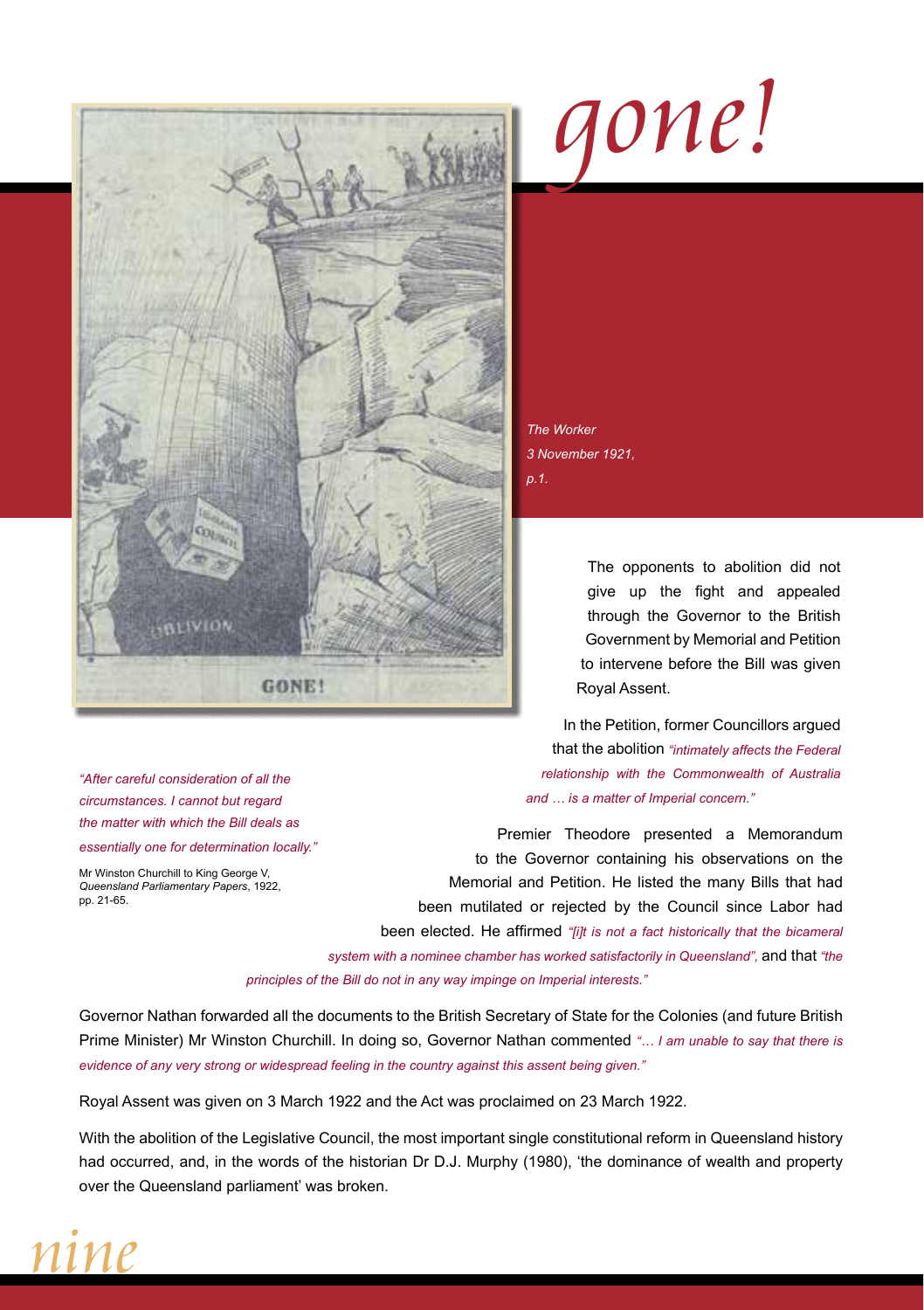### restore attempts to *I CSIUI C*<br>the legislative council



*The theme of this Labour Day procession float in 1923 was the Nationalist and Country Party's promise to restore the Legislative Council.*

*Photo: Labor in Power: The Labor Party and Governments in Queensland 1915-57, 1980, D.J. Murphy, R.B. Joyce and Colin A. Hughes (eds), p.110.* 

Re-establishment of an Upper House remained a feature of the election platforms of the anti-Labor parties. In 1929, the Country Party prepared a draft Bill providing for the restoration of the Legislative Council without going to a referendum, but containing a provision preventing the Bill from being amended or repealed unless a referendum was held.

In 1934, however, through the *Constitution Act Amendment Bills*, Premier Forgan Smith's Labor Government removed any threat that the Legislative Council would (or could) be revived. The Opposition forces boycotted the Bill, sitting coldly and silently throughout the second-reading debate.

In more recent times, consideration of the consolidation and review of the Queensland Constitution has been undertaken by:

- the Electoral and Administrative Review Commission (1993),
- the Parliamentary Committee for Electoral and Administrative Review (1993-1994),
- the Parliamentary Legal, Constitutional and Administrative Review Committee (1996-2000), and
- the Queensland Constitutional Review Commission (1999-2000).

The *Constitution of Queensland Act 2001*, consolidated and modernised existing constitutional provisions. However, entrenched provisions, such as Section 3 of the 1934 *Constitution Act Amendment Act*, which cannot be repealed or amended without the approval of the electors at a referendum, remain.

*In 1934, the Parliament passed the Constitution Act Amendment Act. Section 3 provided that the Legislative Council could not be restored without the approval of the electors at a referendum.*